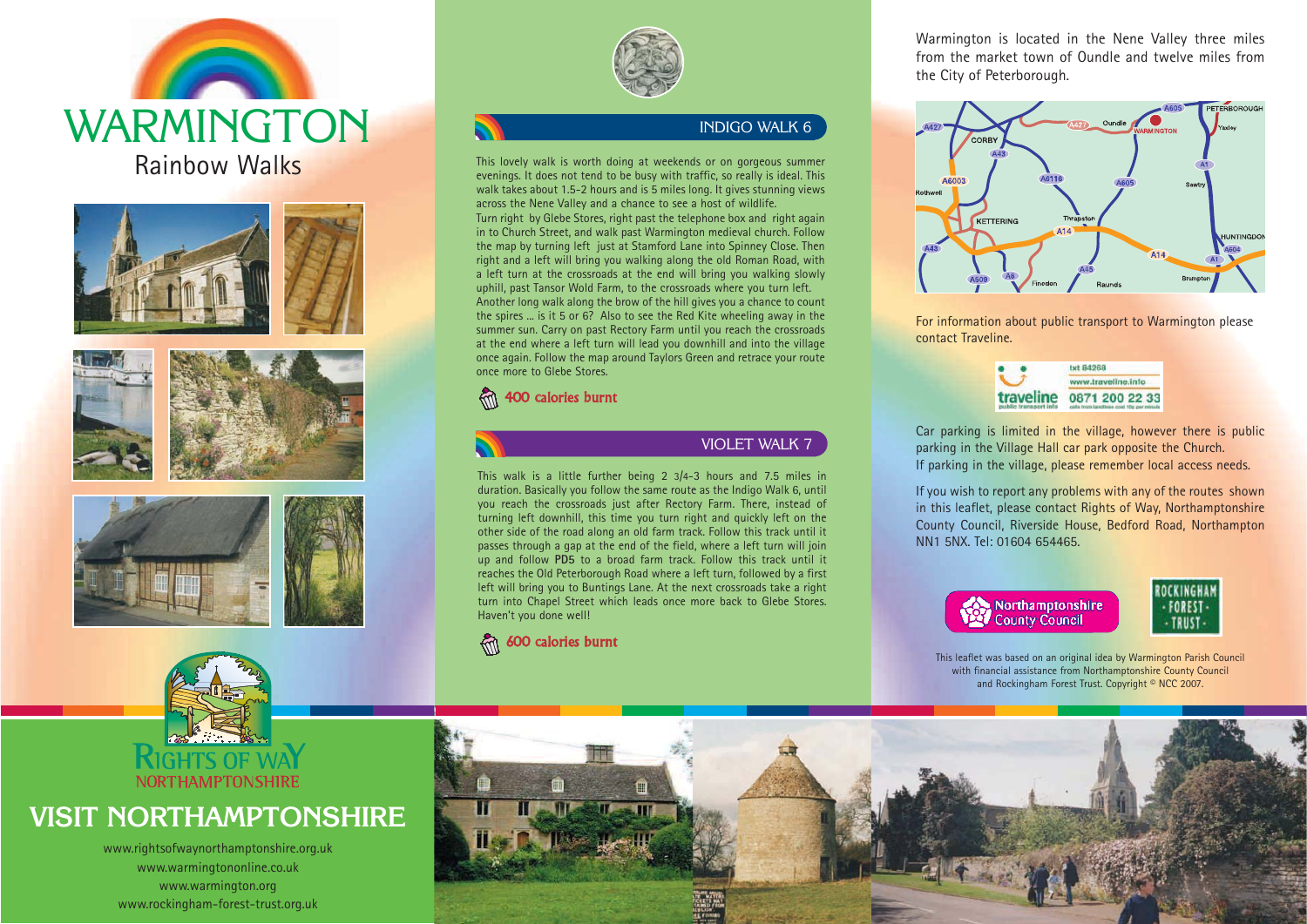

# WARMINGTON

These 'Rainbow Walks' are designed for those who wish to improve their well-being by taking an increasing amount of exercise in a pleasant environment. Remember that a 'brisk' walk which means that you breathe a little faster, feel warmer, and have a slightly faster heartbeat will slowly help to improve your health.

They have been devised by members of Warmington Parish Council and villagers as part of their Community Involvement Plan.

All walks start at 'Glebe Stores' the village shop and cafe in the centre of the village where you can enjoy a well earned cup of coffee after your walk.

#### GREEN WALK 1

A short walk with 1200 steps. Into Church Lane, left at the end leads past the school (built originally in the 1890's), where a right turn brings you to the cemetery. A right turn here leads into Taylors Green with its protected verges of wild flowers, songbirds and delicious blackberries in the Autumn. A right turn at the next junction leads uphill to Church Street, where a right and then a left turn brings you to Stamford Lane. At the 'No Cycling' sign turn right down a short passageway past the old Methodist Chapel, where a right turn, then right again brings you back to the village stores and your cup of coffee. Well done!





#### RED WALK 2

A little further to go, but still okay with a buggy or pushchair. Follow the map, but this time we'll start in the opposite direction by turning left outside Glebe Stores, then left again in to Chapel Street. By the Red Lion pub turn a really sharp left to walk up Stamford Lane to the end of the junction where a right and an immediate left brings you into Taylors Green. Just after the seat at the end of this lane, placed conveniently for a quick break and views of the surrounding hills, turn left and then right at the crossroads in the centre of the village. Keep walking until you reach the T junction of the old Peterborough Road, where a left turn brings you past Eaglethorpe (you could take a detour and view the river here), and a left again brings you eventually back to Glebe Stores. This 1 mile walk takes about 3/4 hour. Are you breathing a bit easier now?

#### 90 calories burnt



#### ORANGE WALK 3

Further still this time. Follow the map and the Peterborough Road out of the village and take the gate on the left opposite the converted barns, and immediately over the stile, keep the fence on your left. Take the opportunity to look back at the village, particularly on a summer evening. At the slope at the end turn left which leads across the bypass, but remember to cross this fast road with great care. Turn left at the far side and follow the right-of-way to a gate on the left alongside the mobile phone mast. From there you go right and then immediately left to follow the bridle path and the course of the river (This path is muddy in winter). After about half a mile you arrive at the gate leading to Elton Hall in the distance. Here we must double back to the gate by the mobile phone mast where a right turn (keeping the bypass on your left) leads to the Mill Pond and the Mill where across the water meadows you can get fantastic views of Fotheringhay Church. Though the underpass, and follow the map the few metres back to Glebe Stores. This walk of about 60 minutes is 2 miles long.

#### 170 calories burnt



#### YELLOW WALK 4

This walk takes about an hour and a quarter and is 2.5 miles long. Follow the map to the Red Lion, and keeping the pub on your right, head for and pass through a large gate blocking the road. Carry on along this old road with its plantation of trees now firmly established, until you meet the bypass where a left turn followed by another left turn at the roundabout will bring you back towards the village. Just after the first house on your left and once more you're in Spinney Close and then Taylors Green.

This time at the end of Taylors Green walk straight ahead and join the footpath at the bottom of a large field . At the far end turn left into Big Green up to the crossroads at the end where a right turn brings you back to Peterborough Road. Turn left at the end and then follow the map back to Glebe Stores.

200 calories burnt

### BLUE WALK 5

Now you're really walking! This 90 minute walk is some 4 miles long. A similar walk to the Yellow Walk 4, at the far end of the large field instead of turning left into Big Green this time turn right and head up the hill. Keep going past the brow of the hill (having first looked back at the fantastic view), until you meet a track coming in from the left. Follow this track downhill until it meets a broad farmtrack at right angles. Turn left here (following the map), and this track will lead you to the old Peterborough Road, where a left turn will bring you back to the Red Lion pub and from there to Glebe Stores. Now, that feels good, doesn't it?

3 40 calories burnt